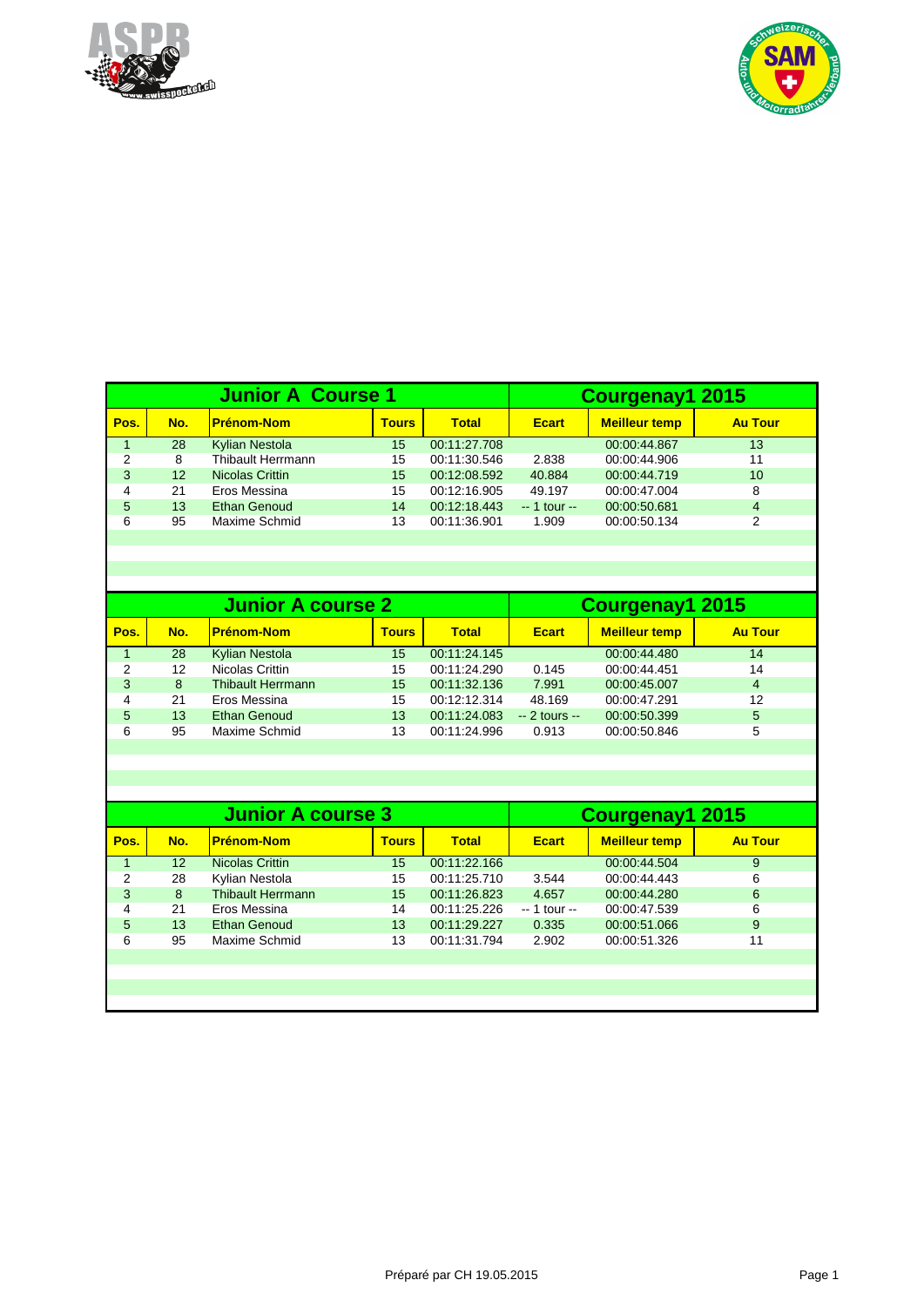



|                |                 | <b>Junior B Course 1</b> |                 |              | Courgenay1 2015 |                      |                 |  |
|----------------|-----------------|--------------------------|-----------------|--------------|-----------------|----------------------|-----------------|--|
| Pos.           | No.             | <b>Prénom-Nom</b>        | <b>Tours</b>    | <b>Total</b> | <b>Ecart</b>    | <b>Meilleur temp</b> | <b>Au Tour</b>  |  |
| $\mathbf{1}$   | $\overline{46}$ | <b>Daniel Bento</b>      | 13              | 00:11:34.992 |                 | 00:00:51.614         | $\overline{12}$ |  |
|                |                 |                          |                 |              |                 |                      |                 |  |
|                |                 |                          |                 |              |                 |                      |                 |  |
|                |                 |                          |                 |              |                 |                      |                 |  |
|                |                 |                          |                 |              |                 |                      |                 |  |
|                |                 |                          |                 |              |                 |                      |                 |  |
|                |                 |                          |                 |              |                 |                      |                 |  |
|                |                 | <b>Junior B Course 2</b> |                 |              |                 |                      |                 |  |
|                |                 |                          |                 |              |                 | Courgenay1 2015      |                 |  |
| Pos.           | No.             | <b>Prénom-Nom</b>        | <b>Tours</b>    | <b>Total</b> | <b>Ecart</b>    | <b>Meilleur temp</b> | <b>Au Tour</b>  |  |
| $\overline{1}$ | 46              | <b>Daniel Bento</b>      | $\overline{14}$ | 00:12:13.011 |                 | 00:00:50.714         | 13              |  |
|                |                 |                          |                 |              |                 |                      |                 |  |
|                |                 |                          |                 |              |                 |                      |                 |  |
|                |                 |                          |                 |              |                 |                      |                 |  |
|                |                 |                          |                 |              |                 |                      |                 |  |
|                |                 |                          |                 |              |                 |                      |                 |  |
|                |                 |                          |                 |              |                 |                      |                 |  |
|                |                 | <b>Junior B Course 3</b> |                 |              |                 | Courgenay1 2015      |                 |  |
| Pos.           | No.             | <b>Prénom-Nom</b>        | <b>Tours</b>    | <b>Total</b> | <b>Ecart</b>    | <b>Meilleur temp</b> | <b>Au Tour</b>  |  |
| $\mathbf{1}$   | 46              | <b>Daniel Bento</b>      | $\overline{13}$ | 00:11:28.892 |                 | 00:00:50.677         | $\overline{8}$  |  |
|                |                 |                          |                 |              |                 |                      |                 |  |
|                |                 |                          |                 |              |                 |                      |                 |  |
|                |                 |                          |                 |              |                 |                      |                 |  |
|                |                 |                          |                 |              |                 |                      |                 |  |
|                |                 |                          |                 |              |                 |                      |                 |  |
|                |                 |                          |                 |              |                 |                      |                 |  |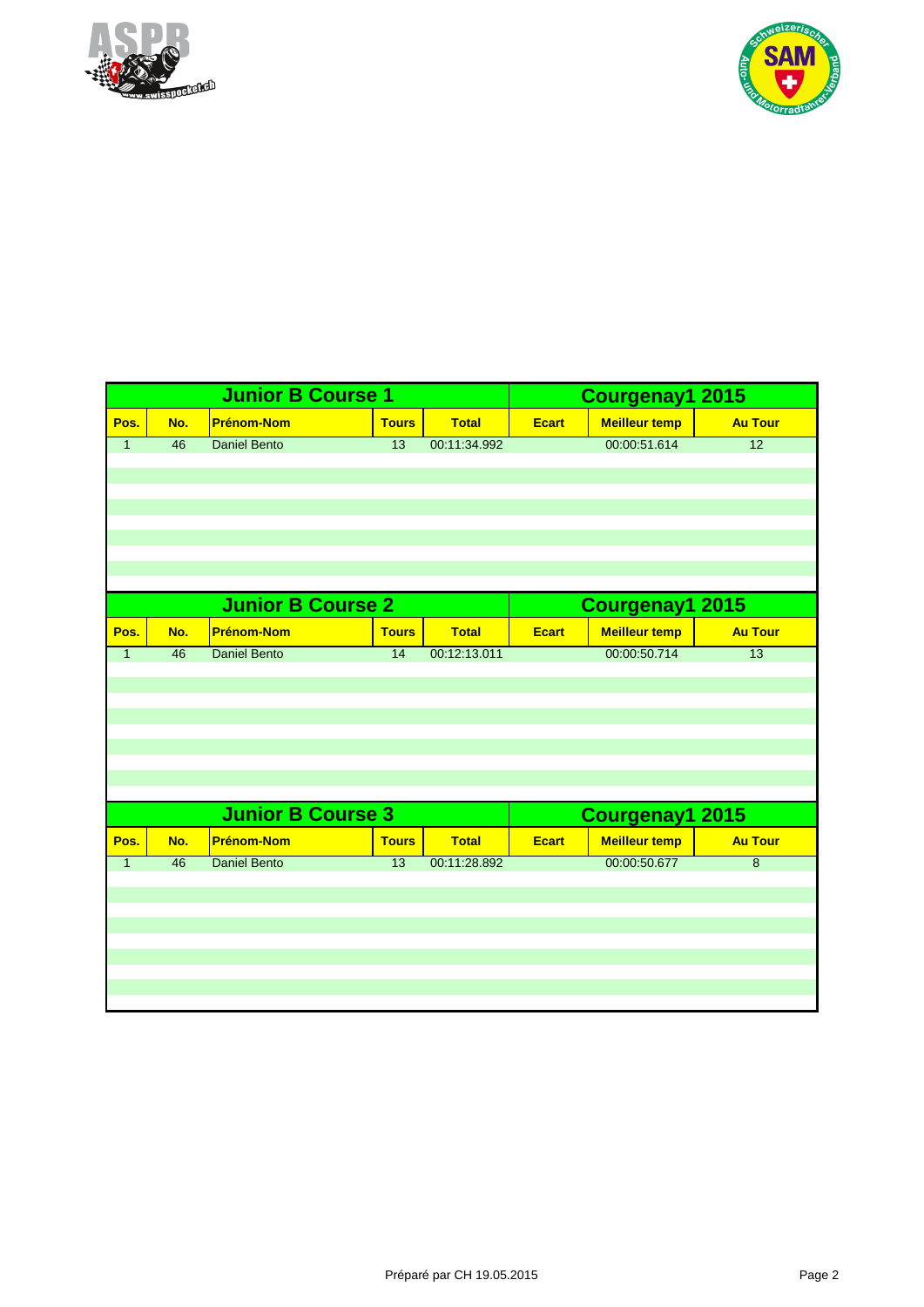



|      |                | <b>Open - Course 1</b> | Courgenay1 2015 |              |                |                      |                |
|------|----------------|------------------------|-----------------|--------------|----------------|----------------------|----------------|
| Pos. | No.            | <b>Prénom-Nom</b>      | <b>Tours</b>    | Total        | <b>Ecart</b>   | <b>Meilleur temp</b> | <b>Au Tour</b> |
|      | 3              | Alexandre Masnada      | 16              | 00:10:46.222 |                | 00:00:39.071         | 6              |
| 2    | 91             | David Liechti          | 16              | 00:10:51.173 | 4.951          | 00:00:38.439         | 3              |
| 3    | $\overline{7}$ | Alejandro Diaz         | 16              | 00:10:54.487 | 8.265          | 00:00:39.787         | 4              |
| 4    | 12             | Marco Graf             | 16              | 00:11:12.406 | 26.184         | 00:00:40.427         | 12             |
| 5    | 63             | <b>Burno Sierdo</b>    | 16              | 00:11:13.100 | 26.878         | 00:00:40.723         | 16             |
| 6    | 99             | Jérôme Liechti         | 16              | 00:11:19.518 | 33.296         | 00:00:40.328         | 15             |
| 7    | 111            | Jacques-François Wagen | 15              | 00:10:46.825 | $-1$ tour $-$  | 00:00:41.125         | 4              |
| 8    | 21             | Massimiliano Nestola   | 15              | 00:10:49.602 | 2.777          | 00:00:41.621         | 11             |
| 9    | 8              | David Hirsbrunner      | 15              | 00:11:03.107 | 16.282         | 00:00:42.030         | 9              |
| 10   | 34             | Antoine Tarin          | 14              | 00:10:58.923 | $-2$ tours $-$ | 00:00:43.515         | 4              |
| 11   | 62             | Vitaliano La Salvia    | 14              | 00:11:07.100 | 8.177          | 00:00:44.864         | 3              |
| 12   | 77             | Anael Parisod          | 13              | 00:10:46.402 | $-3$ tours $-$ | 00:00:46.714         | 8              |
| 13   | 58             | Giacomo petrosino      | 10              | 00:08:24.250 | $-6$ tours $-$ | 00:00:47.769         | 7              |
| 14   | 31             | Cristian Diaz          | 1               | 00:00:55.502 | -- 15 tours -- | 00:00:44.158         |                |
|      |                |                        |                 |              |                |                      |                |

|      |     | <b>Open - Course 2</b> | Courgenay1 2015 |              |                 |                      |                |
|------|-----|------------------------|-----------------|--------------|-----------------|----------------------|----------------|
| Pos. | No. | <b>Prénom-Nom</b>      | <b>Tours</b>    | <b>Total</b> | <b>Ecart</b>    | <b>Meilleur temp</b> | <b>Au Tour</b> |
|      | 91  | David Liechti          | 16              | 00:10:51.800 |                 | 00:00:39.484         | 5              |
| 2    | 99  | Jérôme Liechti         | 16              | 00:11:16.771 | 24.971          | 00:00:40.913         | 12             |
| 3    | 34  | <b>Antoine Tarin</b>   | 16              | 00:11:19.052 | 27.252          | 00:00:41.492         | 8              |
| 4    | 12  | Marco Graf             | 16              | 00:11:19.285 | 27.485          | 00:00:41.447         | 10             |
| 5    | 63  | <b>Burno Sierdo</b>    | 16              | 00:11:20.554 | 28.754          | 00:00:41.230         | 14             |
| 6    | 111 | Jacques-François Wagen | 16              | 00:11:26.343 | 34.543          | 00:00:41.540         |                |
|      | 31  | <b>Cristian Diaz</b>   | 16              | 00:11:30.532 | 38.732          | 00:00:41.876         | 5              |
| 8    | 8   | David Hirsbrunner      | 16              | 00:11:33.416 | 41.616          | 00:00:41.931         | 8              |
| 9    | 62  | Vitaliano La Salvia    | 14              | 00:10:55.183 | $-2$ tours $-$  | 00:00:45.614         | 8              |
| 10   | 3   | Alexandre Masnada      | 14              | 00:11:13.580 | 18.397          | 00:00:39.447         | 5              |
| 11   | 77  | <b>Anael Parisod</b>   | 14              | 00:11:20.604 | 25.421          | 00:00:46.481         | 5              |
| 12   | 7   | Alejandro Diaz         |                 | 00:00:48.448 | $-15$ tours $-$ | 00:00:42.011         |                |
|      |     |                        |                 |              |                 |                      |                |

|                 | <b>Open - Course 3</b> | Courgenay1 2015 |              |                |                      |                |
|-----------------|------------------------|-----------------|--------------|----------------|----------------------|----------------|
| No.             | <b>Prénom-Nom</b>      | <b>Tours</b>    | <b>Total</b> | <b>Ecart</b>   | <b>Meilleur temp</b> | <b>Au Tour</b> |
| 91              | David Liechti          | 16              | 00:10:40.878 |                | 00:00:38.816         | 3              |
| 7               | Alejandro Diaz         | 16              | 00:10:49.280 | 8.402          | 00:00:39.621         | 2              |
| 63              | <b>Burno Sierdo</b>    | 16              | 00:11:18.644 | 37.766         | 00:00:41.340         | 5              |
| 3               | Alexandre Masnada      | 16              | 00:12:19.538 | 1:38.660       | 00:00:39.150         | 3              |
| 12 <sup>2</sup> | Marco Graf             | 15              | 00:10:44.987 | $-1$ tour $-$  | 00:00:40.995         | 14             |
| 31              | <b>Cristian Diaz</b>   | 15              | 00:10:47.332 | 2.345          | 00:00:41.878         | 10             |
| 34              | <b>Antoine Tarin</b>   | 15              | 00:10:52.258 | 7.271          | 00:00:41.993         | 3              |
| 111             | Jacques-Francois Wagen | 15              | 00:10:53.649 | 8.662          | 00:00:41.690         | 3              |
| 8               | David Hirsbrunner      | 15              | 00:10:59.282 | 14.295         | 00:00:42.597         | 3              |
| 99              | Jérôme Liechti         | 14              | 00:10:41.385 | $-2$ tours $-$ | 00:00:43.260         | 1              |
| 62              | Vitaliano La Salvia    | 14              | 00:10:56.559 | 15.174         | 00:00:44.475         | 6              |
| 77              | Anael Parisod          | 6               | 00:05:04.395 | -- 10 tours -- | 00:00:47.600         | 3              |
|                 |                        |                 |              |                |                      |                |
|                 |                        |                 |              |                |                      |                |
|                 |                        |                 |              |                |                      |                |
|                 |                        |                 |              |                |                      |                |
|                 |                        |                 |              |                |                      |                |